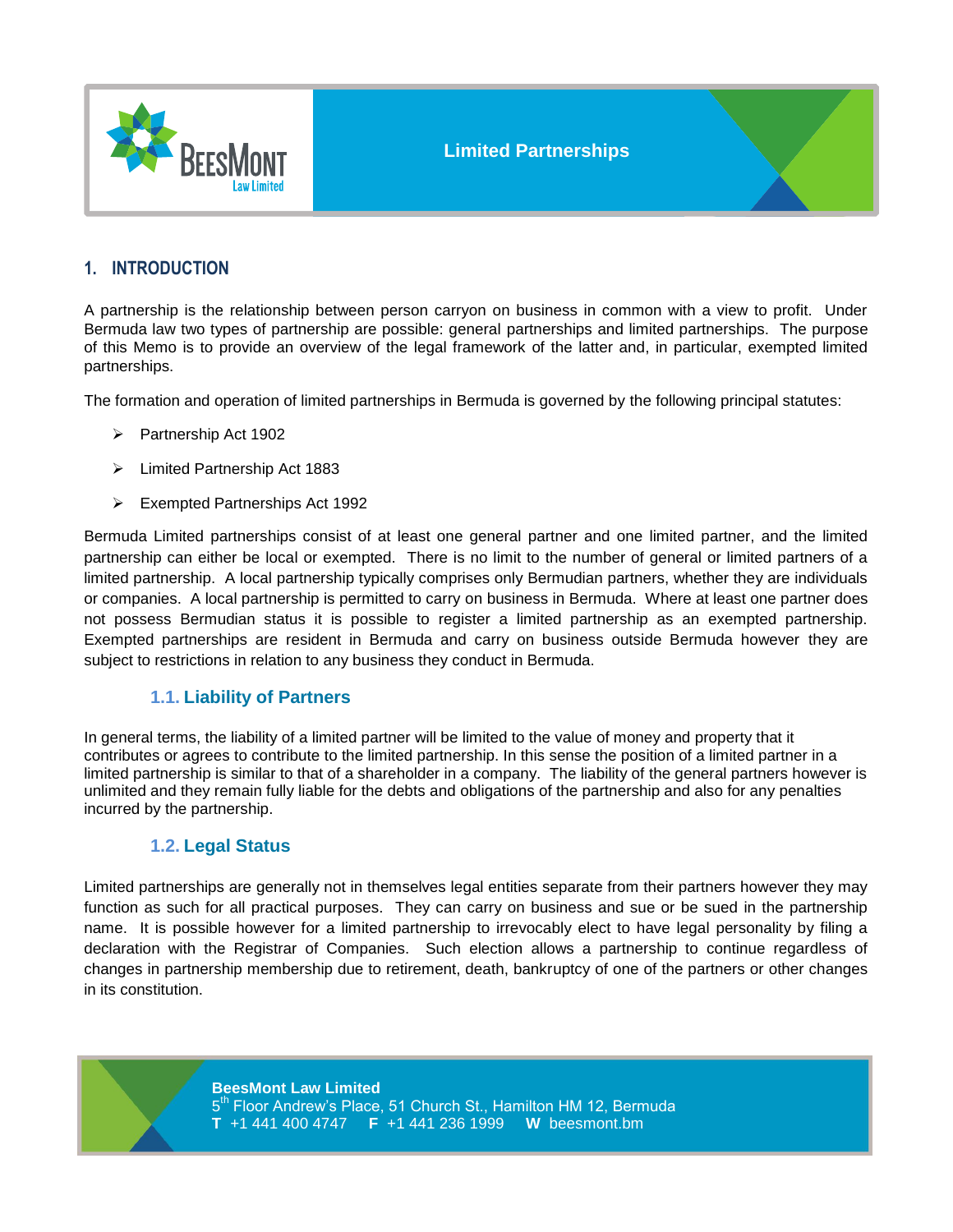

The election can also serve to protect the limited partners of a partnership which trades outside Bermuda in jurisdictions that may not recognise the limited liability of the limited partners where that the partnership does not have a separate legal personality. The Registrar of Companies will following such election issue a Certificate stating that the partnership has a separate legal personality.

## **1.3. Register of Charges**

For Limited partnerships that have elected to have separate legal personality, charges on the partnership assets can now be registered at the Registrar of Companies. This register of charges is closely modelled after the procedures for companies. The Registrar of Companies keeps a register of charges created on the assets of the partnership, whether such assets are located in Bermuda or outside Bermuda. Priority of the charge is determined by the date of registration (not the date of creation) and has priority over unregistered charges.

#### **1.4. Restructuring**

Additional flexibility has recently been granted to exempted and limited partnerships, especially when looking to restructure the business. They can be converted to an exempted company, continue overseas, or easily transfer the general partner to an affiliate.

#### **2. LIMITED PARTNERSHIP REQUIREMENTS**

#### **2.1. Name**

A limited partnership must include the words "Limited Partnership" or "L.P." (which may be used interchangeably) at the end of its name. Apart from this the limited partnership may conduct is business under any name chosen by the partners provided that it is approved by the Registrar of Companies. The proposed partnership name can be reserved for renewable periods of three months with the Registrar of Companies prior to submitting an application for formation.

#### **2.2. Capital Requirements**

Bermuda partnerships are not subject to any minimum capital contribution requirements. A capital contribution for services is not permitted. There is no prescribed percentage of capital contribution which must be made by either the general partner or the limited partners; the general partner is not required to contribute to the capital of the partnership at all.

#### **2.3. Management**

The relationship between the partners is regulated by a partnership agreement in the same way as a general partnership. Boards or committees may be created to manage the limited partnership if expressly provided for in the partnership agreement. It should also be noted that under Bermuda law, the activities of the limited and general partners must remain strictly segregated (except in specific circumstances detailed in the Bermuda partnership legislation). Only the general partner(s) are permitted to manage the business of the partnership and if a limited partner participates in the management he may become liable for the debts and liabilities of the partnership as a general partner. As the limited partners will not be involved in the management of the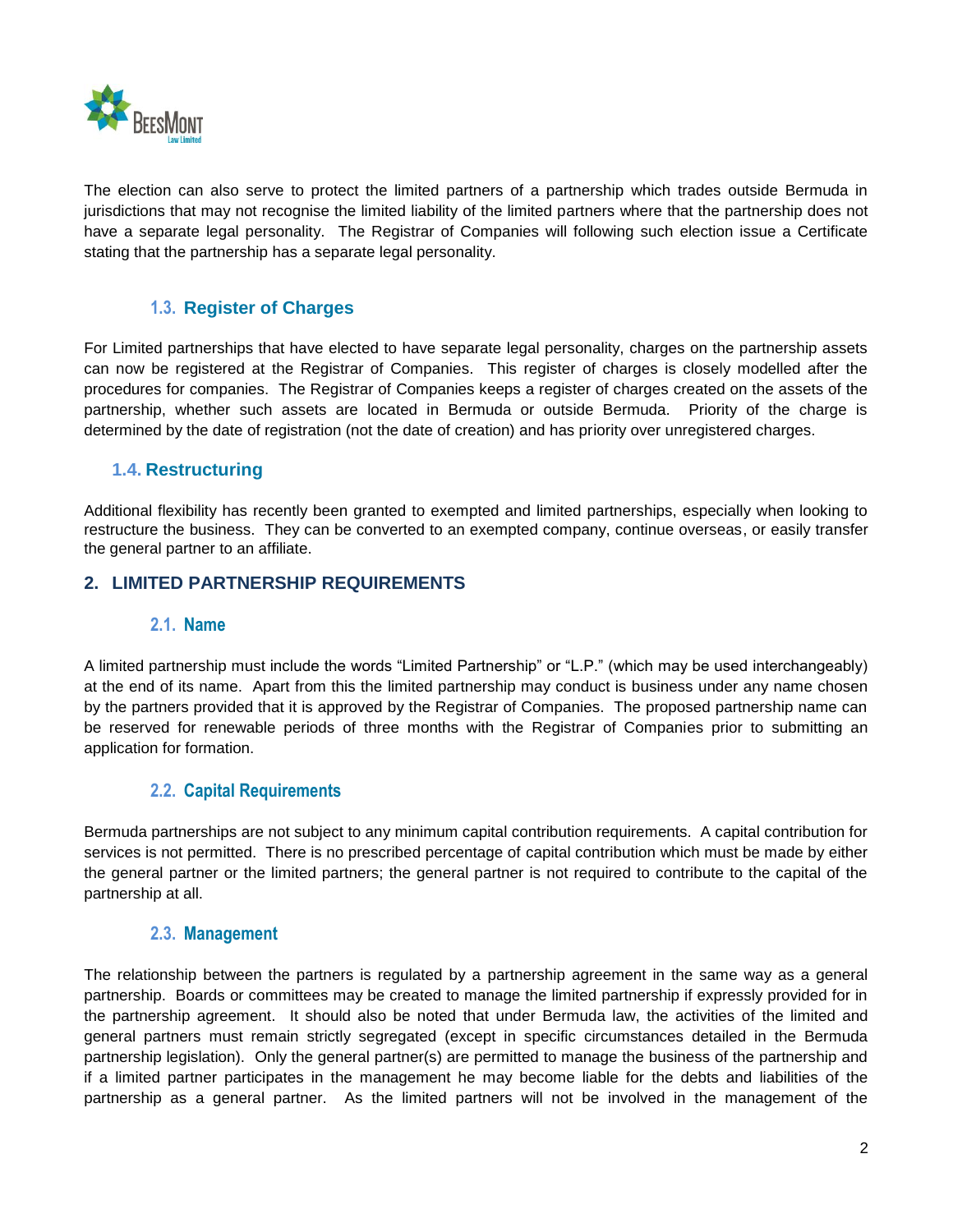

partnership there is no need to review the beneficial ownership of the limited partners during the application process.

## **2.4. Resident Representative**

Bermuda law requires that all exempted partnerships have a resident representative in Bermuda. The resident representative may file documents and make any applications that can be made by the appointing partnership and must inform the Minister of Finance (**Minister**) if the partnership is not complying with specified provisions of the Exempted Partnerships Act 1992. The resident representative has a right to receive notices of and to attend, be heard at and receive copies of all partnership meetings. This position can be filled by a corporate entity and OSIRIS Limited (a corporate services provider company affiliated with ISIS Law) is available to act as the resident representative of the partnership if required.

## **2.5. Registered Office and Ongoing Administration**

Bermuda law also requires that exempted partnerships maintain a registered office in Bermuda which cannot be a post office box. The exempted partnership must maintain at its registered office such audited accounts and records relating to its financial affairs and acts which show the business and true accounting of its affairs at the end of each year. There is no requirement for such accounts to be filed with any government or other body or to be open to public inspection. A register of the limited partners containing the names and addresses of all limited partners must be maintained at the registered office. OSIRIS Limited is able to provide the registered office and ongoing administration of Bermuda partnerships to ensure compliance with the requirements of Bermuda law. The fee charged for this service is inclusive of the resident representative costs.

## **2.6. Changes to the Partnership and Supplementary Certificates**

Any change to the general partner of an exempted limited partnership requires the prior consent of the Bermuda Monetary Authority (**BMA**). However no BMA consent is required to make the following changes: the name of the partnership (provided there is no objection by the Registrar of Companies), registered office, resident representative. What is required for these changes is a supplementary certificate be signed by the general partners and submitted to the Registrar of Companies. Also if there is any change to the particulars specified in the limited partnership certificate, the general partners must file a supplementary certificate. Any change to the limited partnership becomes effective on the date of registration.

## **2.7. Bermuda Tax**

In Bermuda, no income tax, corporation or profits tax, withholding tax, capital gains tax, capital transfer tax, estate duty or inheritance tax, stamp duty or any other tax is payable by exempted partnerships, or their partners other than partners who are ordinarily resident in Bermuda. An exempted limited partnership will be designated as an "exempted undertaking" and non resident for exchange control purposes. As an exempted undertaking, the partnership will be eligible for a Tax Assurance Certificate which certifies that in the event that any legislation is enacted in Bermuda which imposes tax computed on profits or income or computed on any capital assets, gain or appreciation, or any tax in the nature of estate duty or inheritance tax, such tax shall not apply to the partnership or any of its partners until 31 March 2035.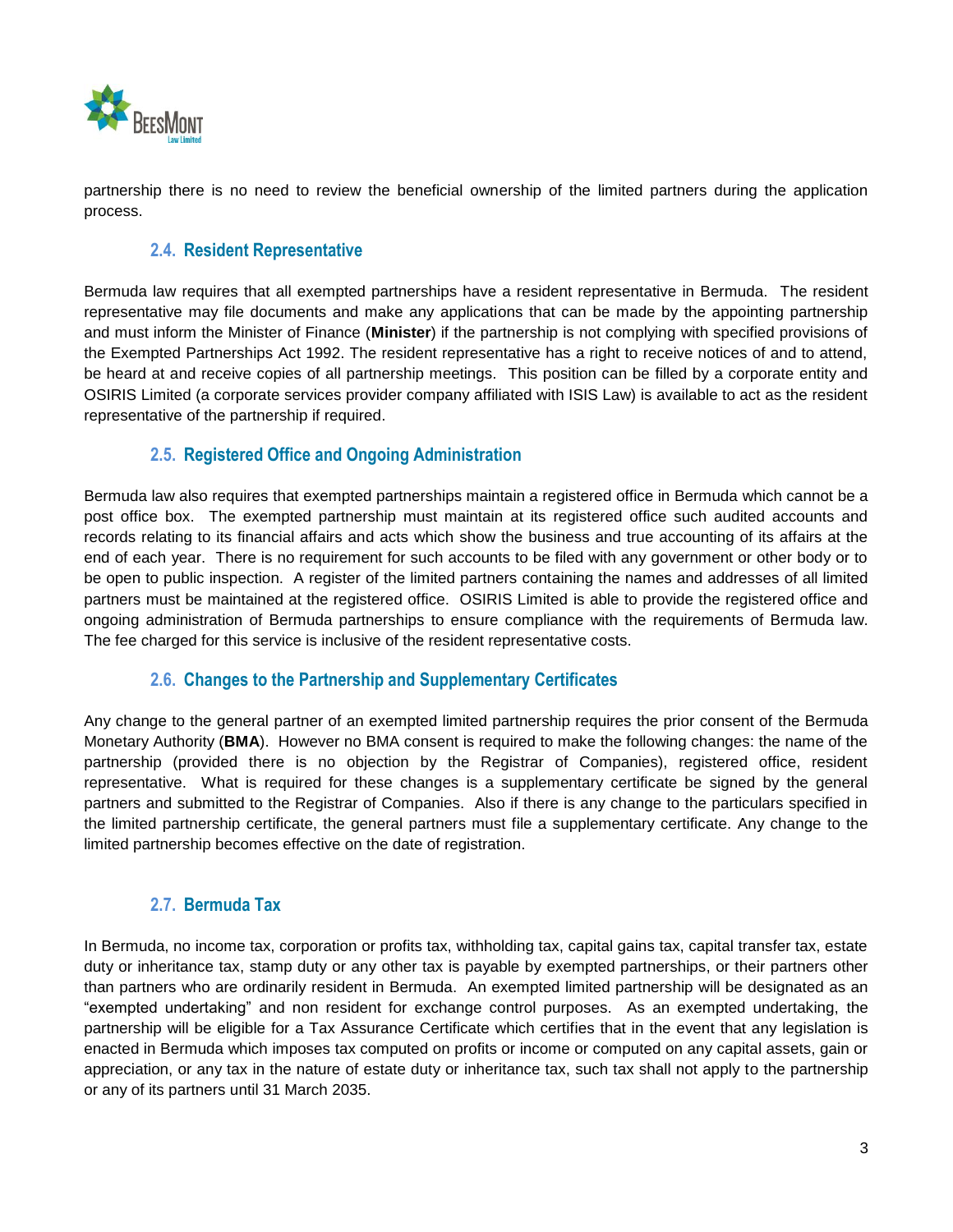

## **2.8. Supervision**

Bermuda exempted partnerships, are able to conduct their business affairs in accordance with the partnership agreement and applicable Bermuda law, and unless they are providing regulated services, neither the BMA nor any other governmental agency plays a supervisory role. Under the Exempted Partnership Act the Minister has the power to both appoint an inspector to investigate the affairs of the exempted partnership and to direct the Registrar to petition the Supreme Court of Bermuda for sanctions (including the dissolution of the partnership) when the Minister suspects that a breach has been knowingly or willfully committed. In the event of an investigation the privacy of the exempted partnership is safeguarded under the Act.

#### **3. EXEMPTED LIMITED PARTNERSHIP FORMATION PROCEDURE**

Generally, a Bermuda exempted limited partnership can be formed within 5-10 days of the submission of an application.

The application procedure is as follows:-

- **Step 1** A Partnership Agreement should be drafted or reviewed by Bermuda counsel to ensure that it does not contravene Bermuda law. Any necessary amendments should be made and then circulated for signature. If the General Partner or a Limited Partner to the Partnership is a Bermuda exempted company it should be properly organised before it may execute the Partnership Agreement. **We would initially recommend the use of a standard short form limited partnership agreement to establish the partnership and then replace this in time with a more detailed partnership agreement tailored to the particular transaction.** The Partnership Agreement should state that the exempted partnership commences upon registration and that the law applicable to the exempted partnership is the law of Bermuda.
- **Step 2** The proposed name of the exempted limited partnership must be reserved with the Registrar of Companies.
- **Step 3** Application is made to the Minister, through the Bermuda Monetary Authority, for consent to form the exempted partnership. The information that must be provided in the application for consent will include details of the proposed general partner(s), names of the limited partner(s) and a draft of the partnership agreement. When making application to form a partnership, as with any Bermuda entity, disclosure must be made of the entity's beneficial ownership so the application must also include personal declarations for individuals owning 5% or more of a general partner. This disclosure is made to the Bermuda Monetary Authority, and vetted by ISIS Law for KYC purposes.
- **Step 4** The Certificate of Registration is issued by the Registrar of Companies to which facsimiles of the Certificate of Exempted Partnership and Certificate of Limited Partnership are attached. The certificates include the name of the exempted partnership, details of the general partners, details of the resident representative, registered office, and whether the exempted partnership elects to assume a separate legal identity. The Certificate is a public record.
- **Step 5** Upon receiving consent from the Bermuda Monetary Authority, an application must be sent to the Registrar of Companies including a letter requesting registration of the limited partnership with the requisite fee (see First Schedule - N.B. where the registration occurs after 31 August the fee payable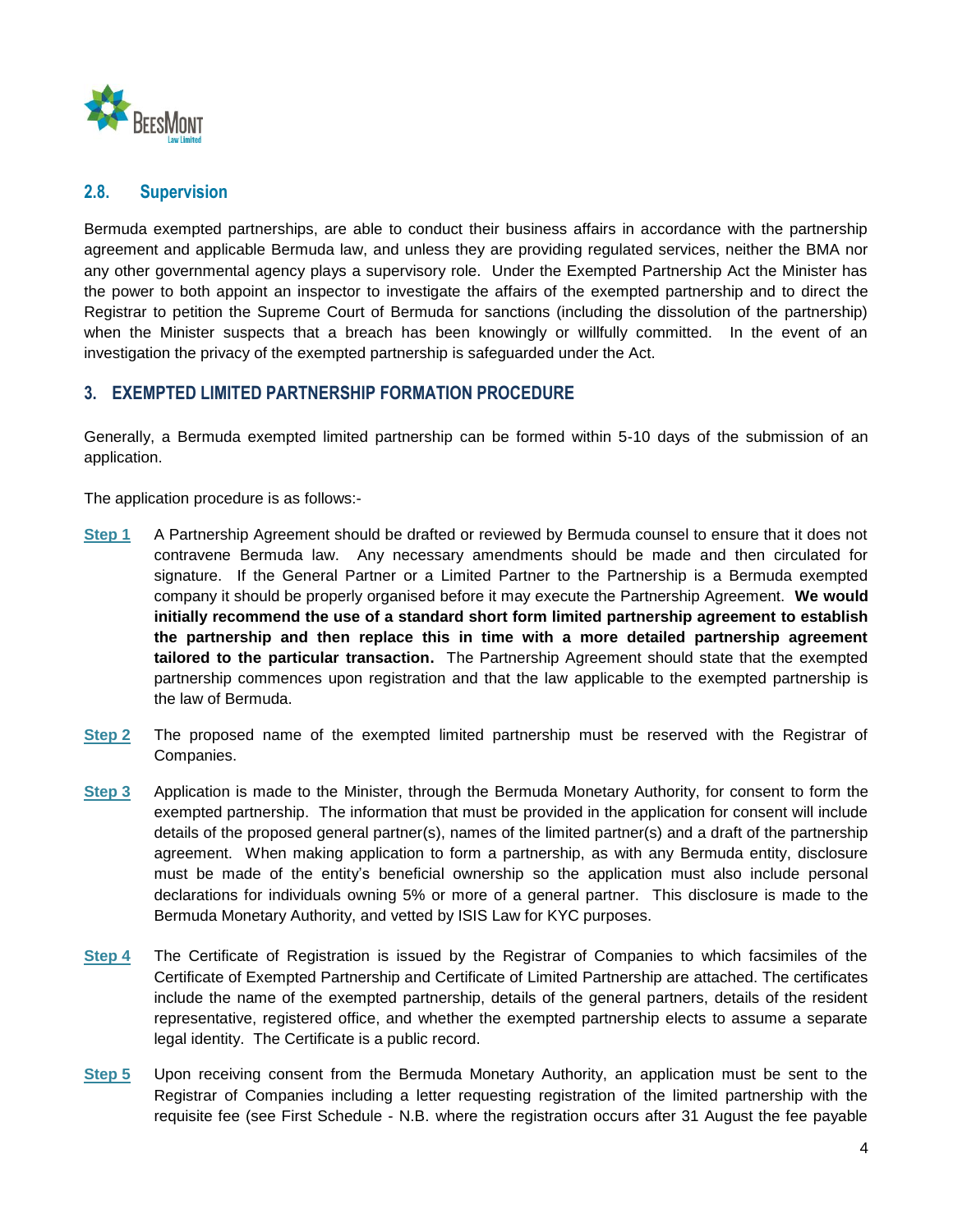

will be half of the amount specified in the First Schedule). The Certificate of Exempted Partnership and Certificate of Limited Partnership must be executed and filed with the application as well as confirmation of the Bermuda Monetary Authority's consent.

**Step 6** The Registrar of Companies issues a Certificate of Registration of Exempted Limited Partnership. Upon registration, the exempted limited partnership is formed.